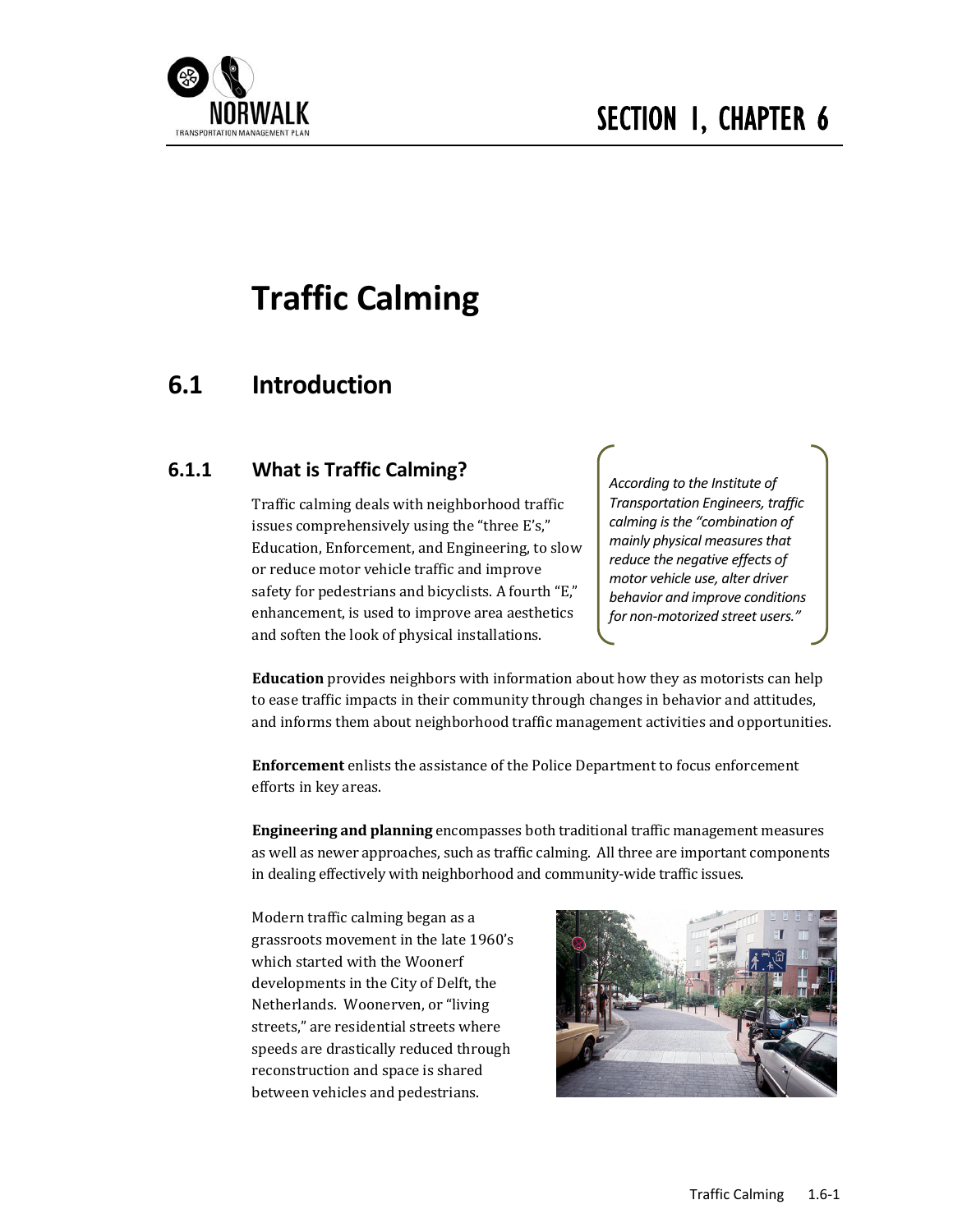In the United States, Seattle, Washington was an early pioneer in area-wide traffic calming with neighborhood-wide demonstrations in the early 1970's. Berkeley, CA, was one of the first communities to establish a comprehensive area-wide program of traffic calming, when it adopted a citywide traffic management plan in 1975.

The City of Norwalk has implemented traffic calming measures in several neighborhoods throughout the City in recent years. Using lessons learned from these projects, a traffic calming program was developed as part of the City-Wide Traffic Management Plan (TMP) to provide a process for selecting appropriate traffic calming measures and prioritizing project funding. The traffic calming program is a residentdriven process that ensures safety and livability for all road users. The Norwalk Traffic Calming Program is discussed in Section 2-3.

# **6.1.2 Goals and Benefits**

The main goal of traffic calming is to reduce vehicle speeds and cut-through volumes through residential neighborhoods, providing livable environments that are safe for

pedestrians and bicyclists. Reduced vehicle speeds can mean fewer, less severe collisions, especially when an incident involves a pedestrian. Desired speeds typically range from 15 to 30 miles per hour in residential settings and 20 to 35 miles per hour in commercial settings, with an appropriate design speed selected for each location based on existing operating speeds and the desired characteristics of the roadway environment.



While the negative effects of automobile traffic cannot be completely eliminated, traffic calming can encourage automobile drivers to operate safely and with increased consideration for other road users. Benefits to pedestrians and bicyclists include:

- $\bullet$  Increased driver attentiveness to the presence of pedestrians and bicyclists
- Increased space for bicycle lanes and pedestrian facilities
- $\blacklozenge$  Buffering from motor vehicle traffic by use of trees, landscaping, parked vehicles and bicycle lanes.
- Fewer opportunities for pedestrian/vehicle conflicts

In addition to the benefits for road users, traffic calming has the added advantage of reduced noise and air pollution.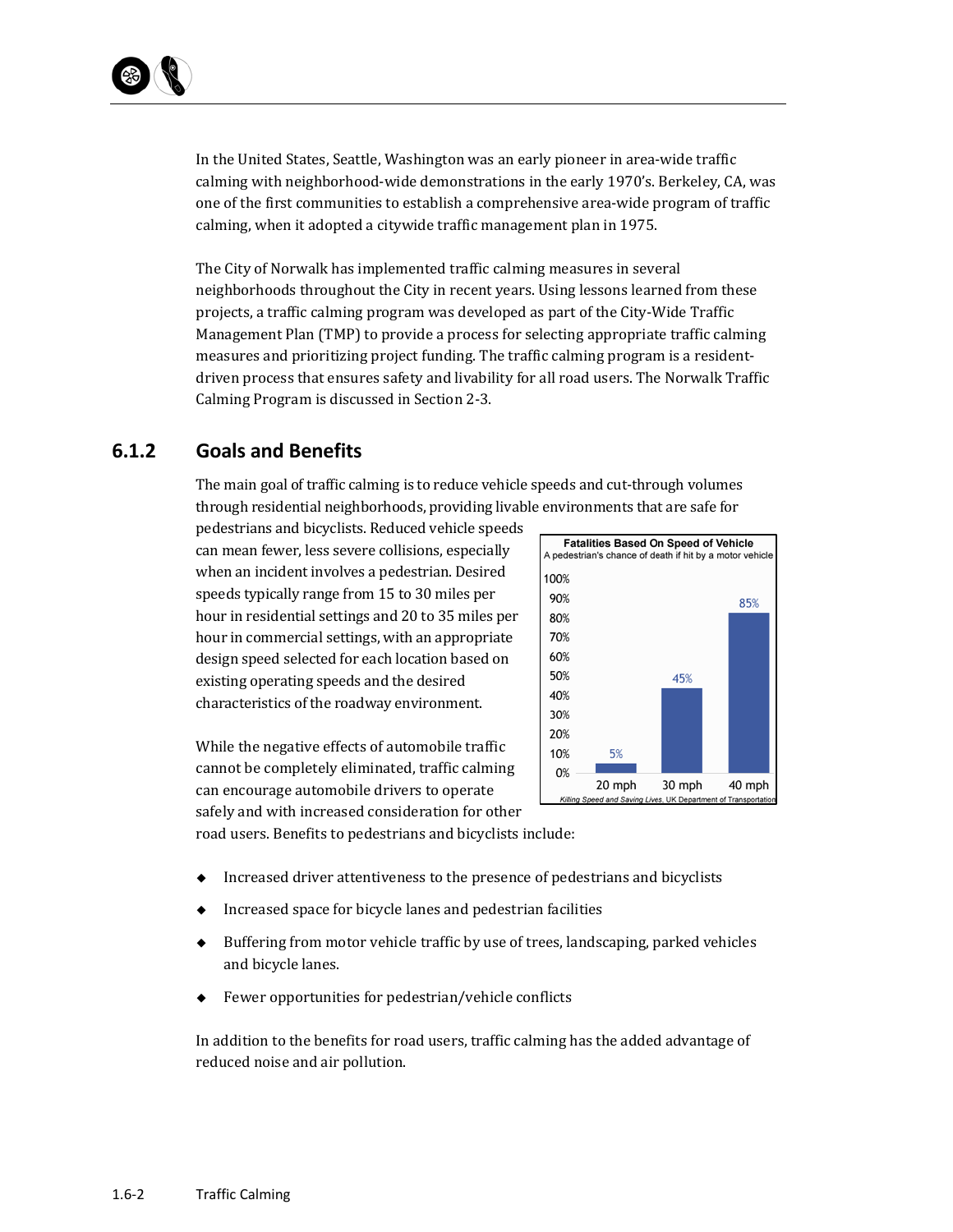# **6.1.3 How to Use the Traffic Calming Toolbox**

Traffic calming is a relatively new concept, and many people do not know about the wide variety of tools and strategies that are available to their communities. This chapter serves as a resource for residents and neighborhood groups seeking to effect change in their communities. It is also intended for use by developers in order to support the establishment of more livable, walkable communities in Norwalk.

Norwalk residents and neighborhood groups may use the Traffic Calming Toolbox to learn about the various traffic calming tools and resources, begin thinking about the roadway classification and characteristics of their neighborhood, and create a plan for garnering support for traffic calming in their neighborhood. The steps involved in the Norwalk Traffic Calming Program are discussed in detail in Section 2, Chapter 3.

The Traffic Calming Toolbox is a resource for developers seeking to create streets which are livable and accessible to all residents and tenants. The matrix in Appendix is a quick reference for determining which traffic calming measures may be appropriate for a given location, and the Standard Specifications and Details in the Appendix are provided to assist in designing traffic calming measures.

# **6.2 Traffic Calming Toolbox (The Nuts and Bolts)**

The following presents a summary of the various Tier 1 and Tier 2 traffic calming measures which may be implemented in the City of Norwalk. A traffic calming summary matrix outlining the cost, best use and other considerations for these tools is provided in Appendix. 

# **6.2.1 Tier 1 Measures**

The following Tier 1 implementation measures are low cost tools, intended to respond quickly to neighborhood traffic concerns. They consist of primarily education, enforcement and some engineering measures.

#### **6.2.1.1 Education**

The primary purpose of education initiatives is to provide information that increases driver awareness and motivates people to alter their behavior.

**Pros**:: Inexpensive, somewhat effective on high-volume collectors and arterials  $\sim$ where traditional engineering measures are restrictive. **Cons**:: Little evidence that long-term benefits can be achieved.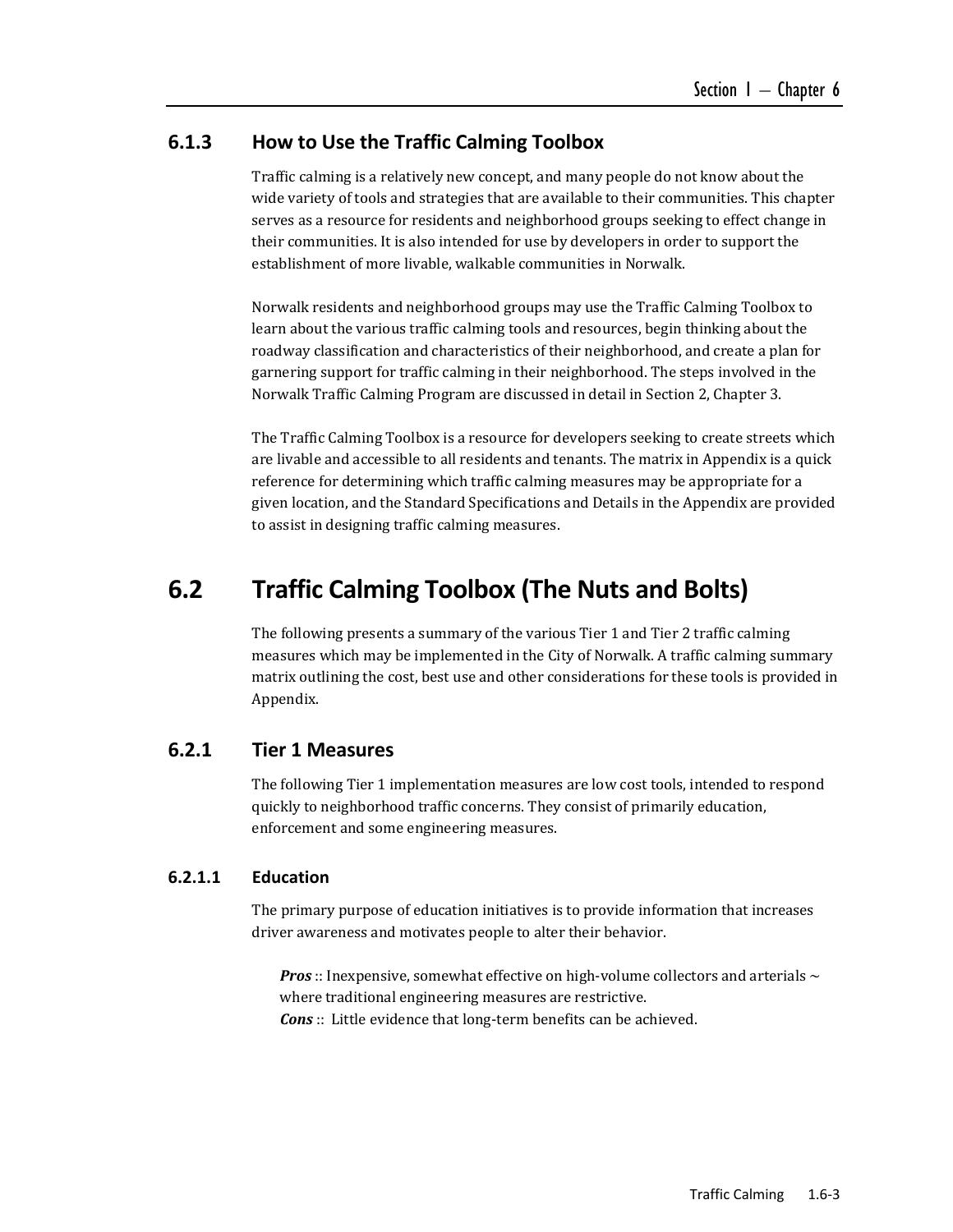

# **6.2.1.2 Neighborhood Newsletter**

This mailer contains information about the neighborhood's safety concerns, explains the results of speed and volume studies and recommends ways to slow traffic in the neighborhood. In addition, traffic and pedestrian safety basics are covered.

*Pros*:: inexpensive, can target specific residents.

*Cons*:: Does not reach non-local travelers, limited evidence that this approach can be effective.

# **6.2.1.3 Radar Speed Display Sign**

These signs, which may be portable, use radar to provide motorists with an electronic display, alerting them if they are exceeding acceptable speeds.



*Pros*:: speeds can be reduced by up to 25%<sup>1</sup> when used in short periods of time and on low volume roadways. Good public relations for neighborhoods.

Educational tool for motorists.

*Cons*:: Residual effects of speed sign placement are negligible when removed. Long-term placement has been met with mixed results.

# **6.2.1.4 Signage**

Signs may be installed where appropriate and in accordance with the Manual of Uniform Traffic Control Devices (MUTCD). The MUTCD has established specific warrants for installation of Stop Signs, including multi-way Stop Signs. The City of Norwalk does not install "Stop" signs for speed control. Speed limit signs are installed for school zones (20 miles per hour) and at points where drivers tend to enter neighborhoods. The speed limit on residential streets is 25 miles per hour. Pedestrian crossing, school crossing, and bike route signs may also be used to warn motorists of bicycle or pedestrian activity and can help to reduce vehicle speeds.



*Pros*:: inexpensive, when coupled with Enforcement (see below), can be effective over time. Increases driver awareness along certain streets. *Cons*:: Unwarranted and/or unjustified signage can lead to non-compliance and create safety challenges. Signage is not 'self-enforcing'.

# **6.2.1.5 Enforcement**

When appropriate, the DPW will work with the Norwalk Police Department to target specific areas identified during the data collection process to enforce speed limits and

<sup>1</sup> T. Mazzella and D. Godfrey, "Building and Testing a customer Responsive Neighborhood Traffic Control Program", in 1995 Compendium of Technical Papers, ITE, Washington DC, 1995.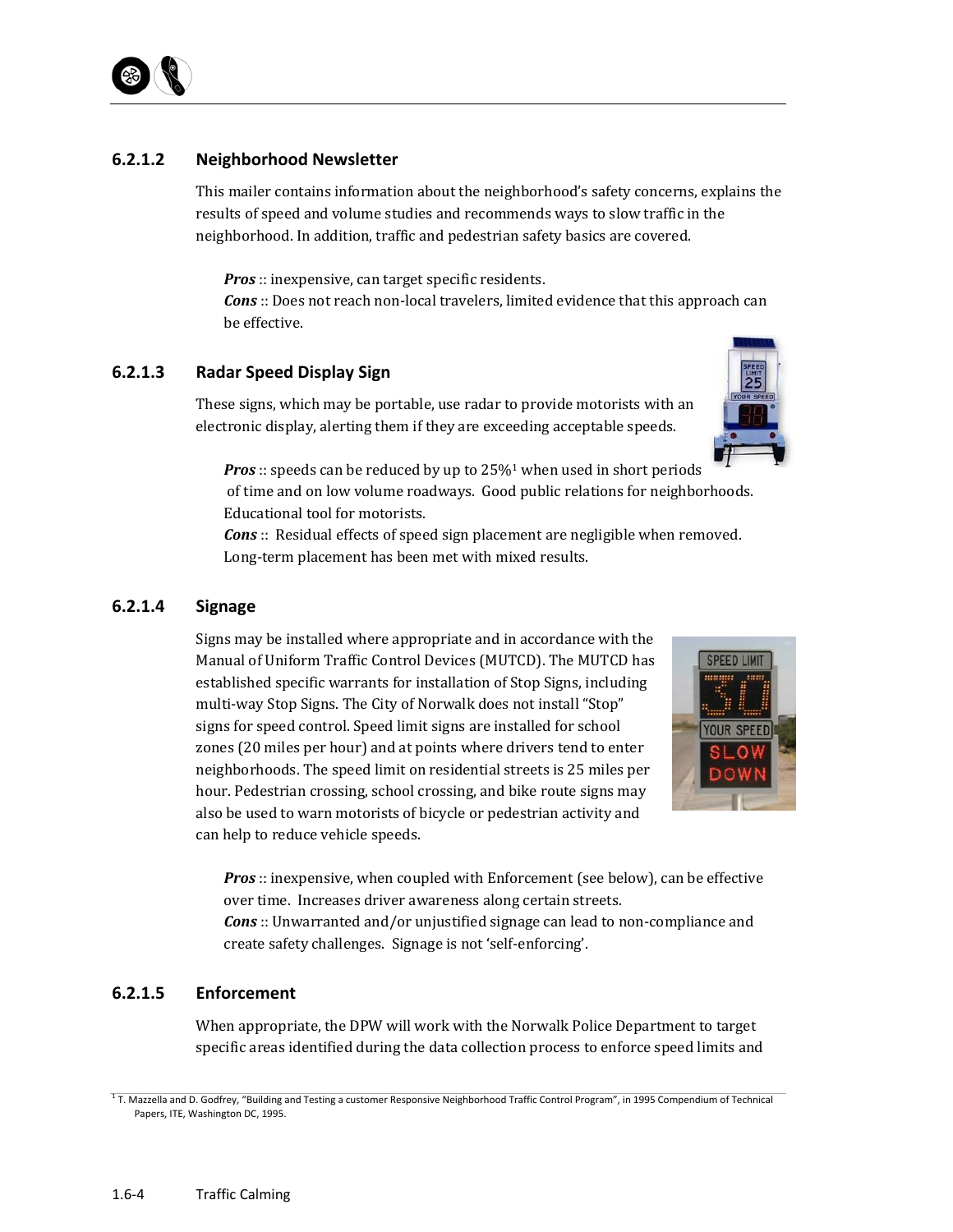other traffic laws in neighborhoods. By sharing key traffic data, officers can focus their patrols on the times and places where speeding most often occurs.

**Pros**:: Long-term periodic daytime speed enforcement on certain problem corridors may result in driver changes over time; Can be used in areas that do not qualify for engineering solutions to traffic challenges; Targets violators without unnecessarily impacting normal traffic flow.

*Cons*:: Without long-term dedication of law enforcement personnel to a specific corridor, targeted enforcement has been shown to be disappointing.

#### **6.2.1.6 Striping and On‐street Parking**

Wide travel lanes allow for faster vehicle speeds. Narrowing the travel lane through the use of pavement markings can create a subtle traffic calming effect without introducing physical barriers that may slow down emergency response vehicles. Narrowing lanes through the use of pavement markings may be achieved by creating wider



shoulders or striping for on-street parking on one or both sides of the road.

*Pros*:: Inexpensive. Easy to install and modify, as needed. Some experiences have indicated that modest speed reductions can be achieved. Can also provide for improved bicycle and pedestrian safety, if properly implemented. **Cons**:: Studies have shown that by better defining travel lanes sometimes has the reverse impact and may increase speeds on certain corridors. May reduce on-street parking. 

#### **6.2.1.7 Landscaping**

Landscaping may be used in conjunction with other traffic calming measures such as medians and islands, chicanes, and gateway areas to enhance the pedestrian environment while helping to provide a neighborhood identity.



**Pros**:: Generally well received by the public in residential neighborhoods. Can, and should, be used in conjunction with other traffic calming elements to soften their appearance. 

*Cons*:: Long-term maintenance costs need to be considered. Careful consideration to sight lines and other safety elements should also be planned.

# **6.2.2 Tier 2 Measures**

When possible, the aim of Tier 2 measures should be to inherently alter the street environment in a way that makes lower speeds more comfortable for drivers and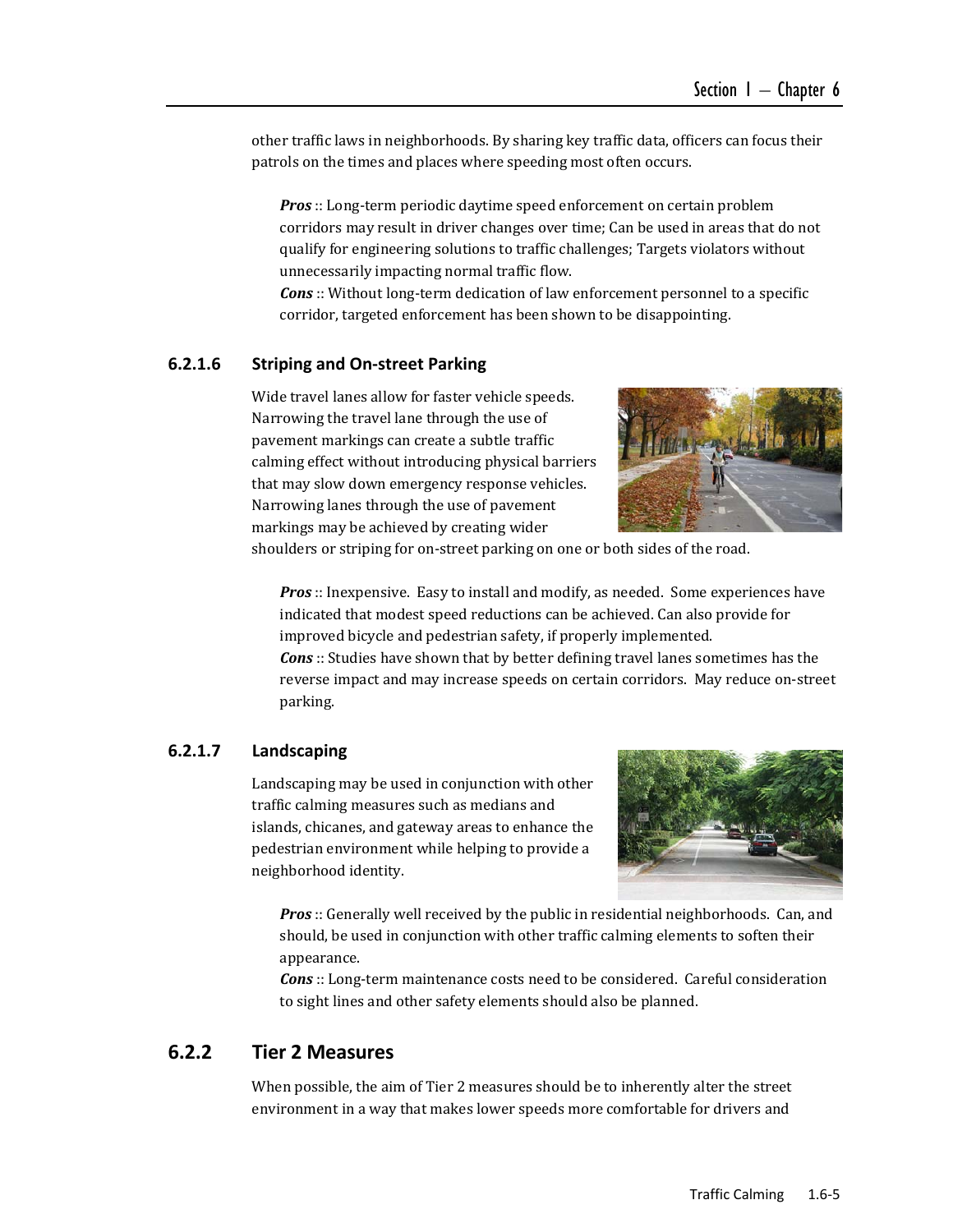

increases their awareness of the presence of bicyclists and pedestrians. Only where other measures are not feasible should more intrusive devices such as speed humps and road closures be used.

### **6.2.2.1 Textured and Colored Pavement**

Textured and colored pavements may be used to announce entry into a traffic calmed area. Materials such as brick, cobbles, stamped concrete and concrete pavers may be used along the entire roadway, in limited sections, or along the pavement edges to signal to drivers that they are in a pedestrian zone.



*Pros*:: Changes the driver perspective and can be effective in alerting drivers to change in setting. Textured pavement can slow drivers down, much like cobblestones would.

*Cons*:: Long-term maintenance costs need to be considered. Textured pavement may present difficulties for pedestrian and bicyclists, particularly in wet conditions.

# **6.2.2.2 Traffic Circle**

Raised circular islands constructed in the center of intersections. This design requires vehicles to keep right and travel through the intersection in a counter-clockwise direction around the island. Traffic circles can be placed at both four-way and three-way intersections.



*Pros*:: Slows traffic as drivers approach circle; Improves access from side street; Breaks up sight lines on straight streets; changes the context of the street and can make the corridor more aesthetically pleasing in neighborhood settings. **Cons**:: Introduces possible driver confusion as to who has the right-of-way. Possible impacts to large vehicles turning left; Could potentially impact emergency response times; bicyclists must merge with traffic around traffic circle.

# **6.2.2.3 Modern Roundabout**

A modern roundabout is a large raised circular island installed in the center of an intersection. The design requires vehicles to slow down and navigate around the island in a counter-clockwise direction. Unlike a traditional traffic circle, a modern roundabout requires vehicles to yield to vehicles already in the

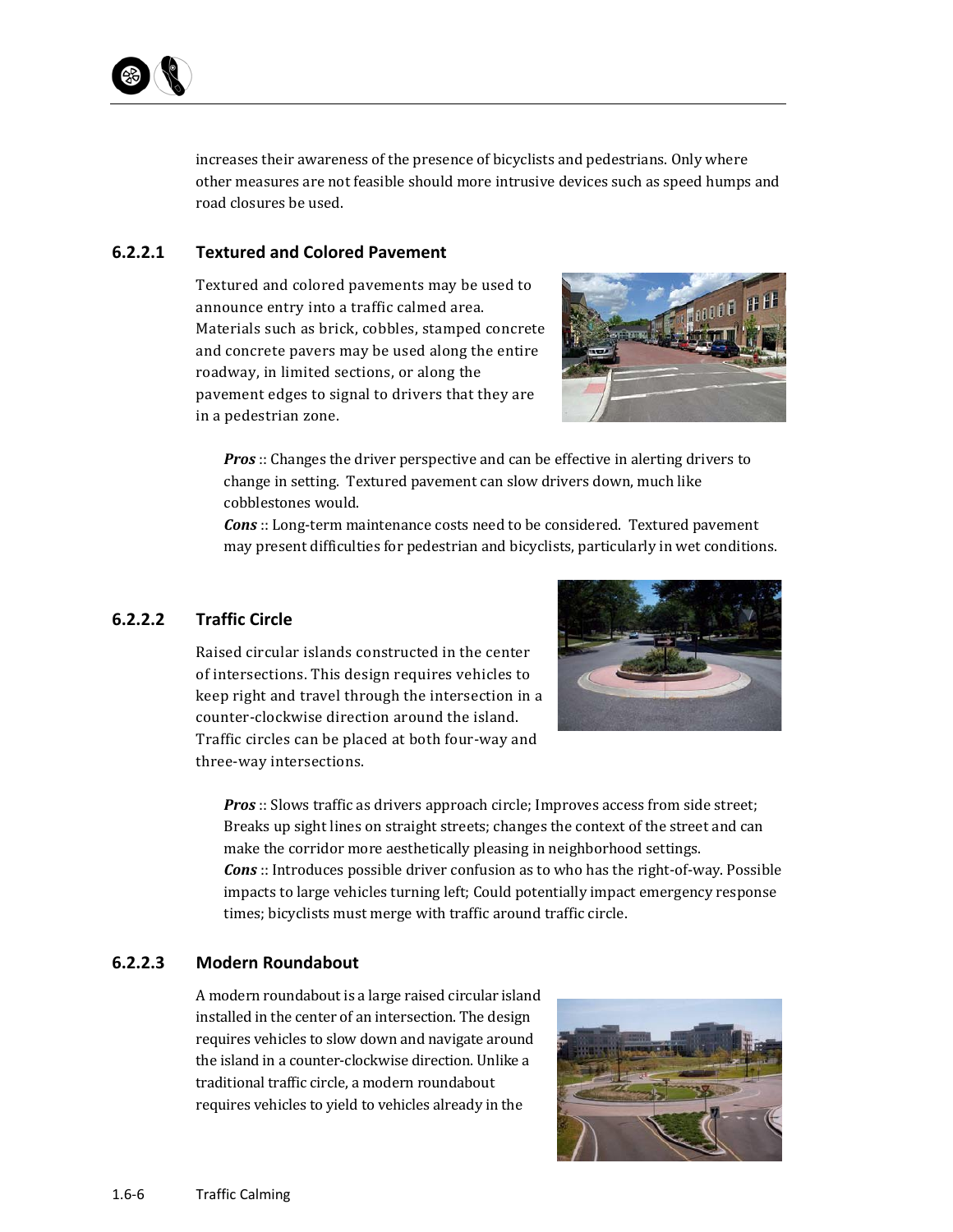roundabout and the geometry is specifically designed to restrict speeds. Modern roundabouts may be used in place of traffic signals at higher volume roads.

**Pros**:: Slows traffic as drivers approach circle; Improves access from side street; Breaks up sight lines on straight streets; changes the context of the street and can make the corridor more aesthetically pleasing in neighborhood settings. *Cons*:: May require right of way from adjacent properties; Introduces possible driver confusion as to who has the right-of-way; Could potentially impact emergency response times; bicyclists must merge with traffic around traffic circle.

# **6.2.2.4 Curb Extension**

Also known as bulb-outs, curb extensions extend the sidewalk or curb line out into the parking crossings by reducing the pedestrian crossing distance, visually and physically narrowing the roadway, improving the ability of pedestrians and motorists to see each other, and reducing the time that pedestrians are in the street.



*Pros*:: Pedestrian crossing distances are reduced; Narrowed roadway section can contribute to reduced speeds; Breaks up driver sight lines; Introduces opportunity for landscaping and visual enhancements for the neighborhood.

**Cons** :: May reduce visibility for bicyclists; May require loss of on-street parking; Expensive to construct; May increase emergency response times; can interfere with snow removal operations; May impact drainage along gutter lines.

#### **6.2.2.5 Edge Treatment**

Edge treatments, such as raised curbs, provide uniform cross sections with identifiable edges along an entire corridor. They often signal a lower design speed to drivers. Raised curbs also allow placing roadside objects such as trees and street furniture closer to the roadway, producing a traffic calming effect. Where curbs are impractical, pavement markings or changes in pavement texture may be used to create a similar effect.

**Pros**:: May slow traffic along certain corridors; Easy to install; May have positive impact on storm water management.

**Cons** :: Not self-enforcing; May have negative impact on utilities and storm water management if not properly considered.

#### **6.2.2.6 Median Island**

Raised islands placed in the center of a roadway to separate opposing traffic. They can be placed mid-block or at entrances into neighborhoods. Medians narrow the roadway, displacing a vehicle to the right which tends to slow traffic. These can be oval or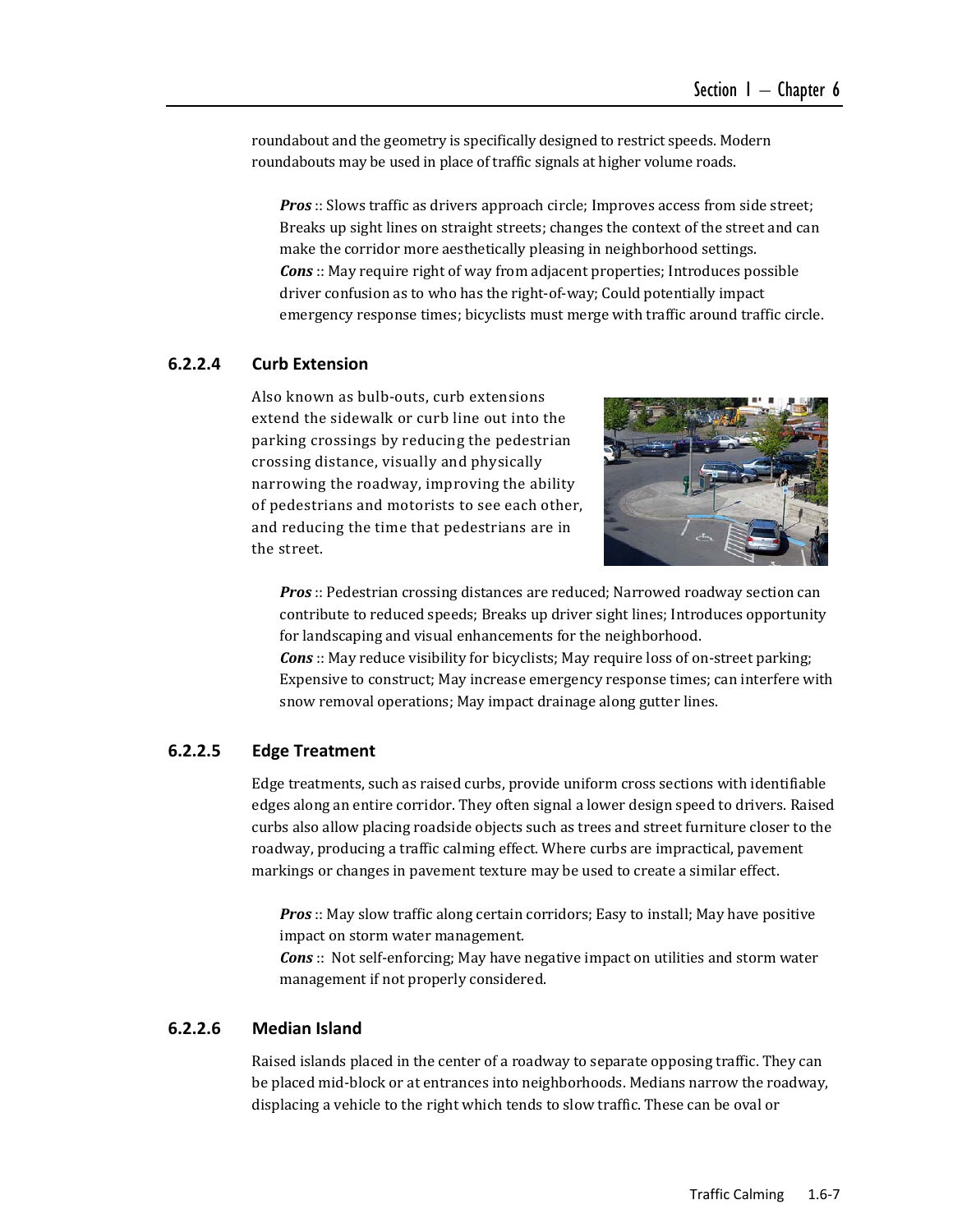elliptical shaped. Those islands used at a crosswalk to provide a pedestrian refuge increase pedestrian safety by allowing pedestrians to cross one direction of traffic flow at a time. Typically, medians are landscaped to provide visual enhancement.

**Pros**:: Narrowed lanes can slow vehicle speeds; Provides shorter distances in certain instances for pedestrians to cross; Opportunity for landscaping and visual enhancements to neighborhood.

*Cons*:: May interrupt driveway access and result in U-turns at the end of medians; Possible loss of on-street parking; high cost to construct; possible impact to storm water management; may interfere with snow removal operations.

### **6.2.2.7 Gateway Treatment**

A gateway is a physical or geometric landmark that indicates a change in environment from a higher speed arterial or collector road to a lower speed residential or commercial district. They often place a higher emphasis on aesthetics and are frequently used to identify neighborhood and commercial areas within a larger urban setting. Gateways may be a combination of street narrowing, medians, signing, archways, roundabouts, or other identifiable features.



Gateways should send a clear message to motorists that they have reached a specific place and must reduce speeds.

*Pros*:: Alerts drivers to the transition from high-speed roadways to lower-speed settings; Can be aesthetically pleasing and better define neighborhoods. Most effective on infrequent users of the corridor.

*Cons*:: Long-term maintenance costs for landscaping should be considered; may only be effective in slowing drivers as they transition into neighborhood; not shown to be effective for frequent commuters.

#### **6.2.2.8 Chicane**

Chicanes consist of a series of curb extensions that narrow the street at selected points and force motorists to slow down to maneuver between them. They alternate from one side of the street to the other to form S-shaped curves. Chicanes create a park-like environment and encourage additional greenery and plantings, but must be designed carefully to avoid drivers from deviating out of the appropriate lane.

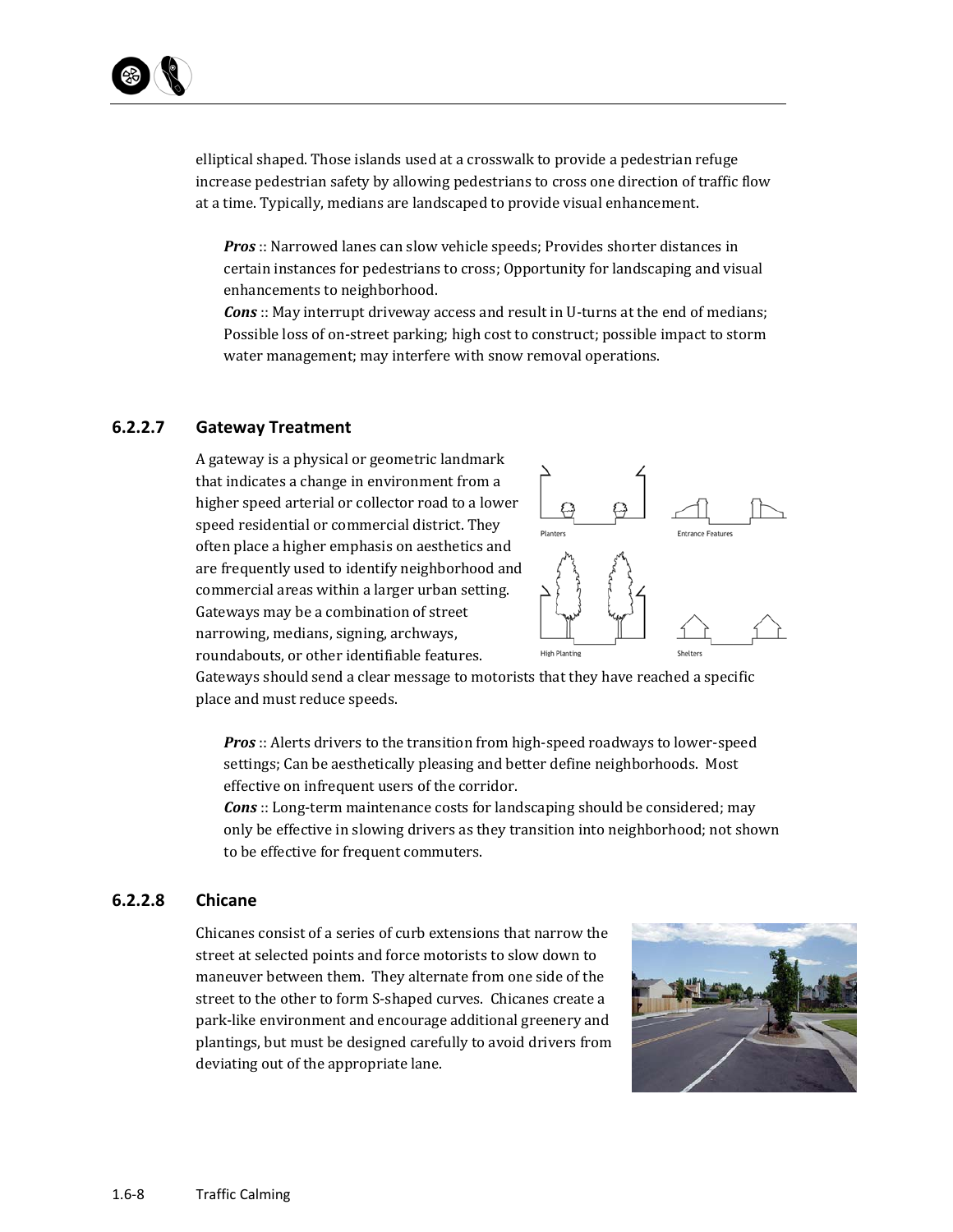**Pros**:: May slow drivers and reduce cut-through traffic; Changes the look of the street; Has minimal impact on emergency response.

*Cons*:: Requires design and expensive implementation; Likely to require modifications to storm water drainage; may impact on-street parking; may impact snow removal operations; Without proper planning, can have little to no impact on cut-through traffic.

#### **6.2.2.9 Choker or Neckdown**

Chokers are similar to curb extensions that narrow a street by creating a mid-block pinch point along the street. Chokers can be created by bringing both curbs in, or by installing planting strips. They can be done more dramatically by widening one side at a mid-block location. They can also be used at intersections, creating a gateway effect when entering a street.



*Pros*:: Narrowed lanes can slow vehicle speeds; Breaks up driver sight lines; Increases pedestrian and motorist visibility.

*Cons*:: Possible loss of on-street parking; Narrow lanes direct bicyclists into vehicular travel lanes; Impacts to storm water drainage; high cost to construct; may impact snow removal operations.

#### **6.2.2.10 Diverter or Partial Closure**

A diverter is an island built at a residential street intersection that prevents certain through and/or turning movements. Partially or fully closing access to a neighborhood street will certainly increase traffic on surrounding streets. These should be used as measures of last resort and only considered if other less restrictive physical measures have failed.



*Pros*:: Reduces cut-through traffic; Channels traffic flow, thus eliminating vehicular conflicts at some intersections; can be designed to accommodate emergency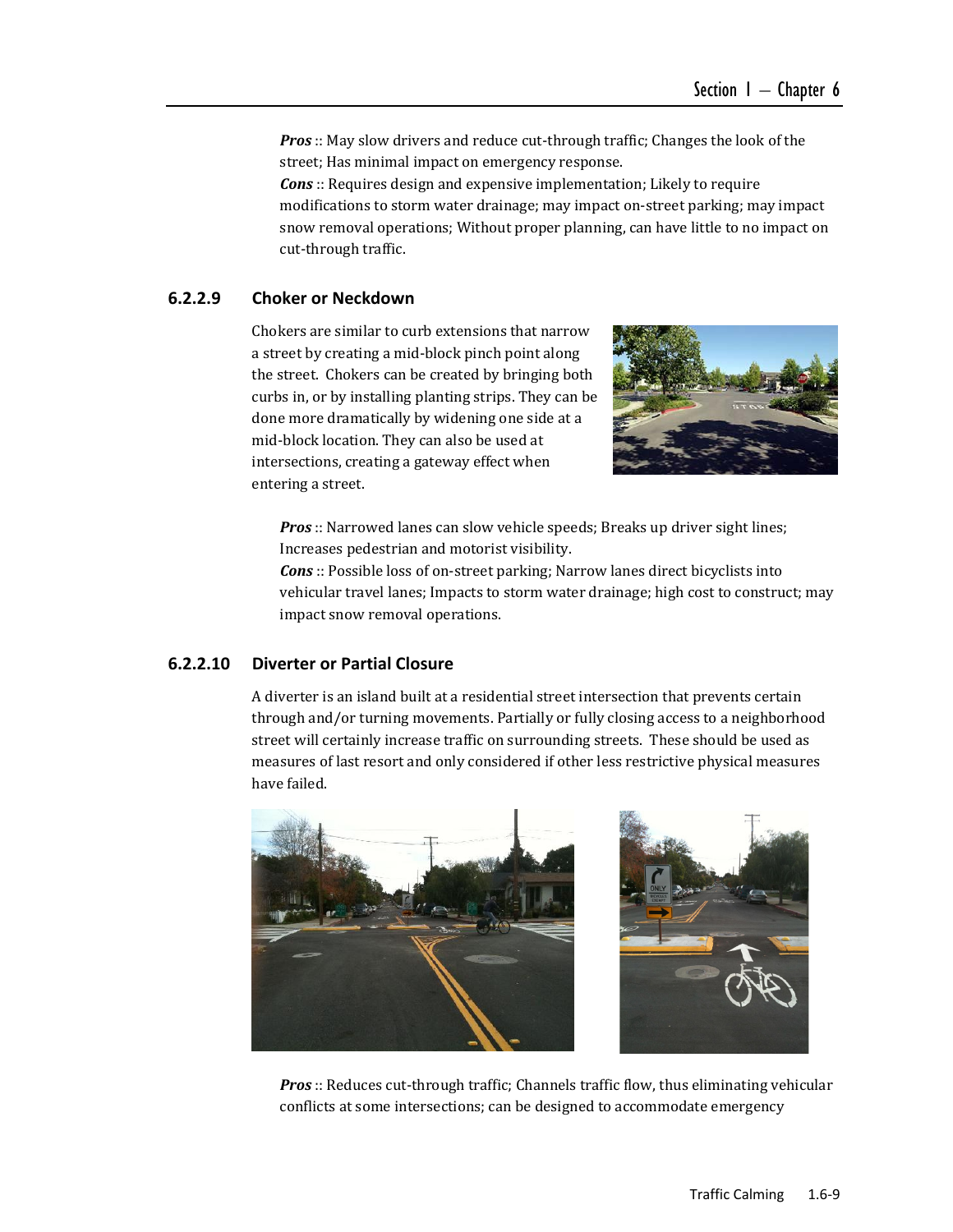

vehicles; presents opportunities for landscaping and visual enhancements to a neighborhood setting. 

**Cons**:: Will redirect traffic to other local streets; causes increased travel times for local residents; high cost to construct; is a permanent measure that may only address problems during certain times of the day; may require removal of on-street parking; needs significant warning and guidance signage; may affect snow removal operations. 

#### **6.2.2.11 Reduced Corner Radii**

Reducing the curb radii at an intersection forces drivers to slow down to make tighter turns. Care should be taken when using this traffic calming approach as reduced radii can limit the turning movements of trucks, buses and emergency response vehicles.

*Pros*:: Self enforcing; potentially reduces the crossing distance for pedestrians. **Cons** :: May negatively impact the ability of large vehicles to negotiate turns; may impact emergency response times.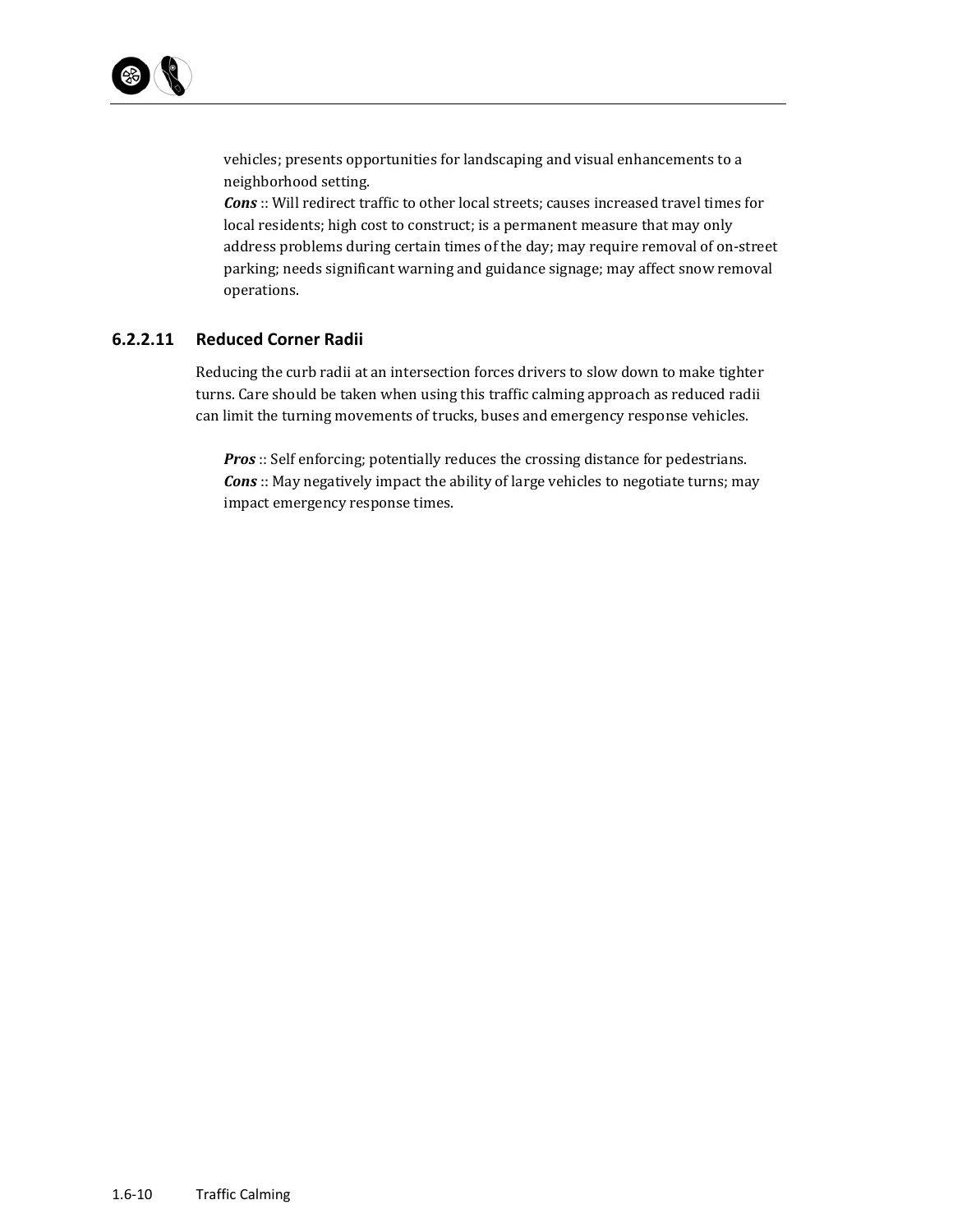#### **6.2.2.12 Roadway Closure**

A full roadway closure completely cuts off traffic to through vehicles, leaving only pedestrian and bicycle access. These closures are typically used only as a last resort after other traffic calming methods to reduce cut-through traffic have failed. A street may be closed at an intersection or mid-block through the use of walls, bollards, landscaped islands, or gates that allow emergency vehicle access.



**Pros**:: Self enforcing; Restricts all through traffic; Effective at volume and speed control; May Improve the aesthetic quality of the street; Can allow for continued pedestrian and bicycle flow,

*Cons*:: May redirect drivers to other streets; High cost to construct and maintain; could result in right of way takings as the ability for vehicles to turn-around needs to be provided; May increase trip lengths for drivers; may impact on-street parking; Impacts to emergency response routes.

#### **6.2.2.13 Turn Restriction**

Turn restrictions can in some cases be a low-cost method of reducing cut-through traffic, but they require enforcement.

*Pros*:: Inexpensive. Reduces cut through traffic; Effective at volume and speed control. 

**Cons**:: May redirect drivers to other streets; May increase trip lengths for drivers;

#### **6.2.2.14 Speed Hump**

Speed humps are raised sections in the roadway approximately 3 inches high at their center and extending the full width of the street, tapering near the drain gutter to allow unimpeded bicycle travel. The traditional hump ranges from 14 feet to 22 feet in length. The longer humps, also known as speed tables, are much gentler for larger vehicles. Speed humps are typically placed 200 to 600 feet apart.



Speed humps are different than speed bumps, which are commonly seen in parking lots or on private streets. The City of Norwalk does not allow speed bumps on public streets.

Speed humps can help control speeding and cut through traffic on local neighborhood streets.

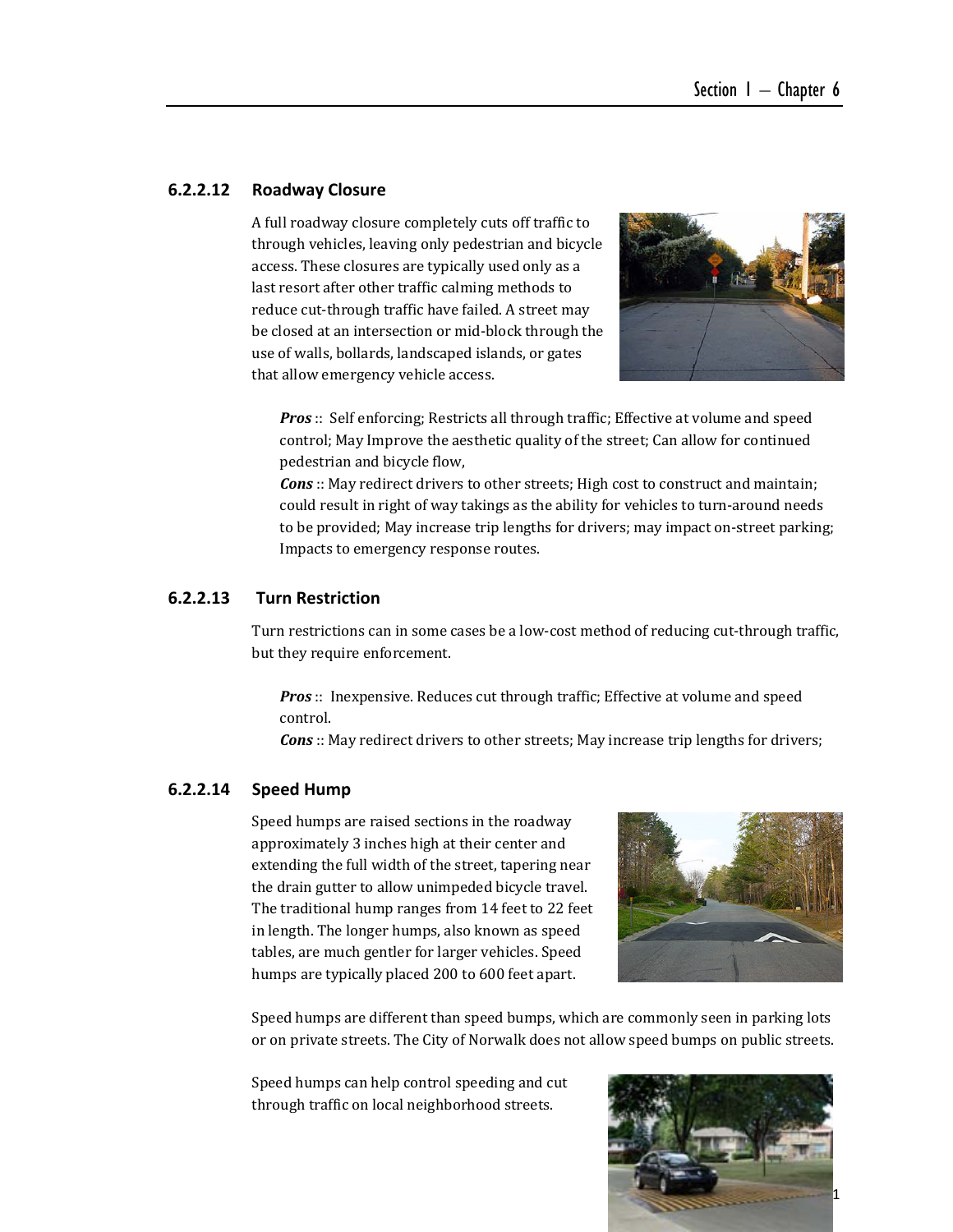

Unlike traditional police enforcement, speed humps provide continuous service. Speed humps are most useful when speeds are in excess of 35 mph in the immediate vicinity of the speed hump. They are less effective, however, in between installations.

Speed humps can be very effective if used appropriately. There are, however, some negative impacts they may have:

- $\blacklozenge$  Residents living near speed humps must tolerate increased noise levels as vehicles traverse speed humps day and night.
- $\blacklozenge$  Vehicles may drive on sidewalks or through front yards to avoid speed humps.
- $\blacklozenge$  Traffic may be diverted to other streets in the neighborhood.
- $\blacklozenge$  Police, fire and emergency medical service response times suffer.
- $\blacklozenge$  Motorized street sweeping equipment cannot be used at speed hump locations.
- $\bullet$  Speed humps interfere with street repaving, decreasing the effectiveness of both the speed hump and the new pavement surface.
- $\bullet$  Speed humps block the flow of drainage water on some streets and can cause flooding problems.
- $\bullet$  Speed humps require signing and striping, which some residents consider unattractive.

*Pros*:: Self enforcing; May decrease traffic volumes; requires minimal maintenance. *Cons*:: Likely to increase noise in the vicinity of the hump; potential to impact drainage; may increase emergency response times; difficult to replace.

#### **6.2.2.15 Raised Intersection**

A raised intersection is essentially a speed table for the entire intersection. Construction involves providing ramps on each vehicle approach, which elevates the entire intersection to the level of the sidewalk. They can be built with a variety of materials, including asphalt, concrete, stamped concrete, or pavers. The crosswalks on each approach are also elevated as part of the treatment to enable pedestrians to cross the road at the same level as the sidewalk, eliminating the need for curb ramps.

**Pros**:: Self enforcing; Provides clear crossing location for pedestrians; Increases driver awareness.

**Cons**: Likely to increase noise in the vicinity of the intersection; potential to impact drainage; may increase emergency response times; difficult to replace; may impact snow removal operations.